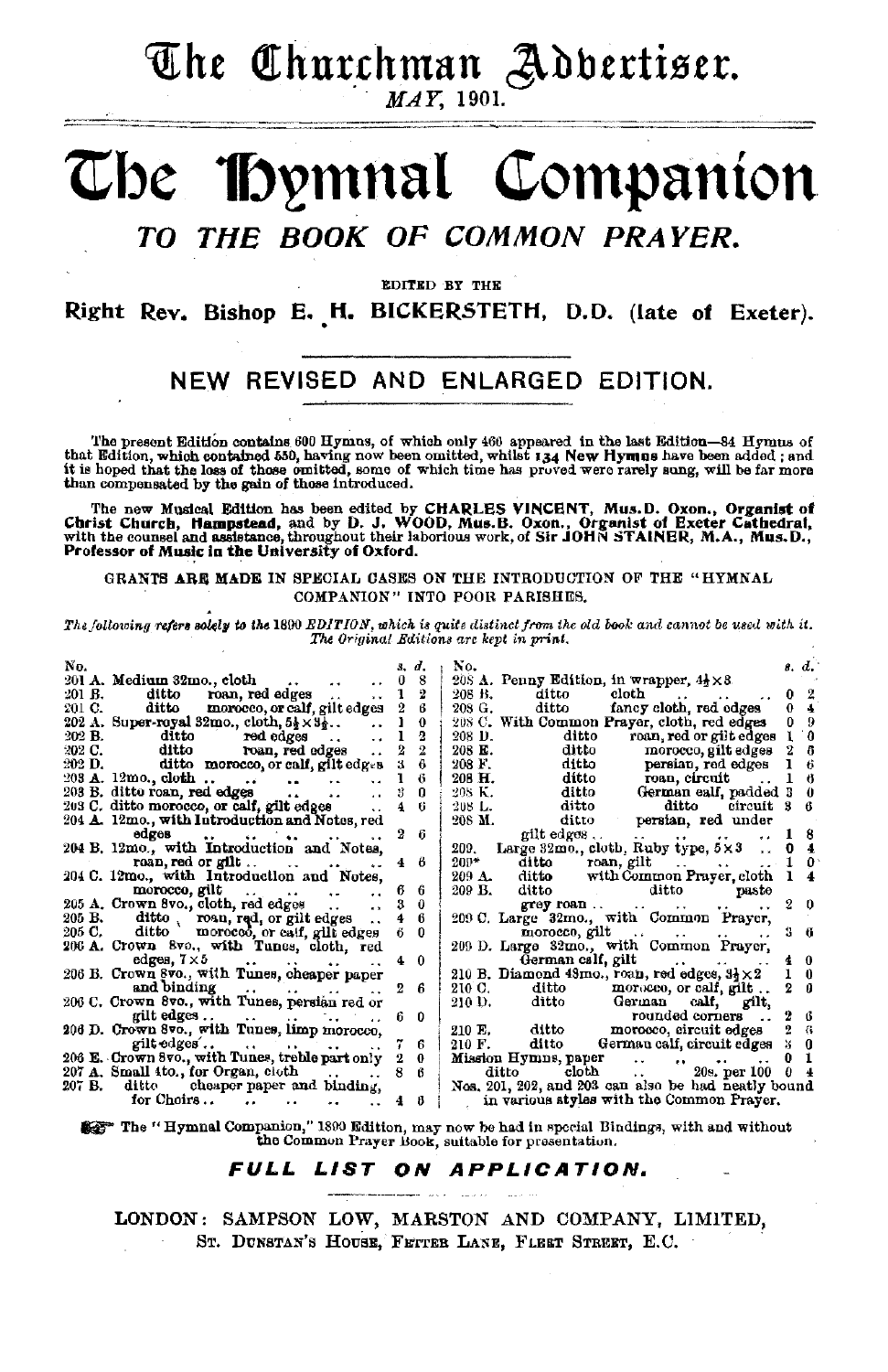### NATIONAL MEMORY. A

King Edward the Seventh and Queen Alexandra,

when Prince and Princess of Wales, graciously accepted "The Queen's Resolve" " with much pleasure."

Two Hundred and Seventy-fifth Thousand. Cloth, Thick Bevelled Boards. 1s. 6d.

### ROYAL REIGN. HER **DOUBLY** AND

By the Rev. CHARLES BULLOCK, B.D.,

Editor of "Home Words," "The Fireside," etc.

CONTAINING

# Leading Incidents in the Life of Queen Victoria

And nearly Fifty Portraits and Illustrations.

This Edition also contains Three New Chapters, with Eight Special Photographic Engravings of the Diamond Jubilee.

The Becord says: "We wish for "The Queen's Resolve 'the widest possible circulation. It will do good wherever it goes, and it will remain for many years yet to come a bright and happy life-story of England's noblest and be

illustrated.

#### CLERGY AND OTHERS. ΤO **THE** DB

#### "The Sunday-School Gift for Every Scholar."

The Church of England Sunday-School Teachers' Magazine says: "No scholar should be without a copy of 'The Queen's Resolve.'

\*.\* "The Queen's Resolve" will be supplied from the Publishing Office to the Clergy, School Superintendents and Teachers, in quantities of 25 for 10d. each, or 100 for 9d. each. Every effort will be made to produce the large editions needed, but orders should be given at once to ensure supply to Mr. CHARLES MURRAY, Home Words Office, 11, Ludgate Square. Ludgate Hill, E.C. A specimen copy will be sent on receipt of 1s.

NEW EDITION, with Special Illustrations and added Chapter on "THE PASSING OF THE QUEEN," now ready.

By the same Author.

350th Thousand. In Coloured Paper Cover. One Penny. With Illustrations.

#### `H E **EARLY DAYS OF QUEEN VICTOR**

A Memory of Her "Doubly Royal" Reign.

\*\*\* Supplied in quantities to the Clergy and others, direct from the Publishing Office, for 6s. per 100, or 500 for 25s.

"'I see I am nearer the throne than I thought. Now, many a child would boast, but they don't know the difficulty. There is much splendour, but there is more responsibility.' And the Princess gave me her hand, saying, 'I w

LONDON: "HOME WORDS" OFFICE, 11, LUDGATE SQUARE, LUDGATE HILL, E.C.

2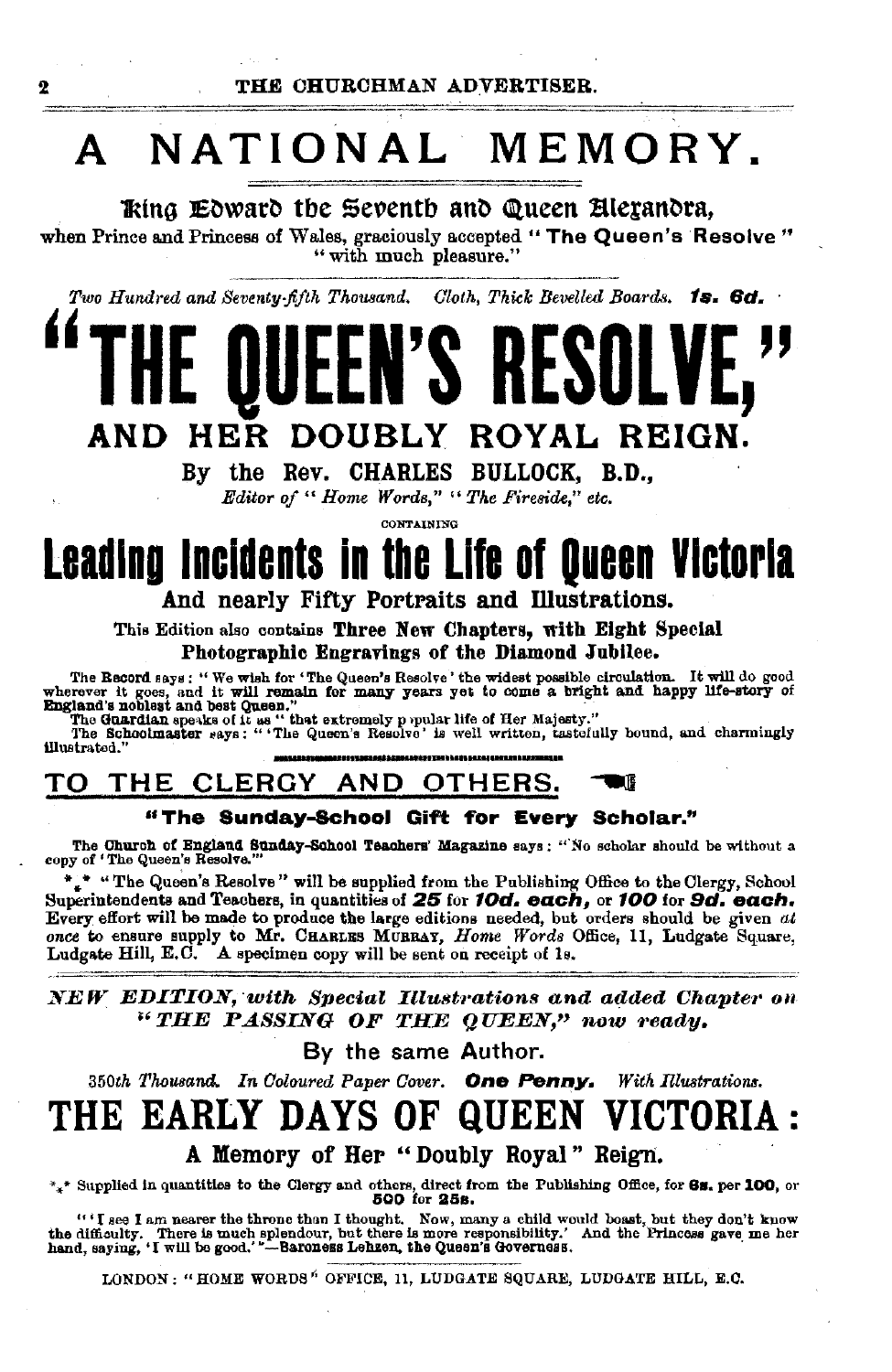# **CHURCH MISSIONARY SOCIETY.**

#### THE CLEANER'S ATLAS AND KEY TO THE CYCLE OF PRAYER.

Fifth and Revised Edition (1901). Crown 4to., in coloured cloth covers, 18., post fres.

This Atlas has been found almost indi-<br>pensable to the large number of friends who use habitually the "Monthly Cycle of<br>Prayer," as is evidenced by the exhaustion<br>of the Fourth Edition, making a total issue<br>of 20,000 copi or 20,000 copies. Bould make successful belief on the solution, and<br>two new Maps added. It contains Maps of<br>all the C.M.S. Mission Fields, together with Notes on each day's subject in the "Cycle."

#### Just Published.

#### **ILLUSTRATED CYCLE OF PRAYER.**

The C.M.S. Cycle of Prayer in Ellustrated Form.

Consisting of eight Cards, printed both sides, with two days to a side, fitted with silk cord for hanging up.

Price 1s. net. 1s. 3d., post free.

TWO NEW HANDBOOKS. Just Ready.

**HAUSALAND AND 2d.** post free.

THE COSPEL.

Twenty pages in coloured wrapper, with<br>Sketch Map.

THE KASHMIR 3d. post free. **MISSION.** 

Forty-eight pages in coloured wrapper. with Sketch Map.

#### **DNE HUNDRED YEARS:**

Jeing the Short History of the C. A.S.

Third Edition, 212 pages, crown 8vo., close boards, price 18. net, post free; cloth extra,<br>with gilt top, 18. 6d. net, post free. cloth

A Brief Summary of the Society's History, divided into decades, with a chapter on the State of the Church in 1799, a Bird's-Kye View of present Missions round the World, an Index of Names, and a Chronological<br>Table showing the Principal Events in the Society's History at Home and Abroad.

#### **THE STORY OF UCANDA** AND THE VICTORIA NYANZA MISSION.

By the late SARAH G. STOCK. 252 pp., crown 8vo.,<br>with illustrations, cloth boards, 28, 6d.

The story of Uganda is the most romantic in modern missionary annals. Twenty-five means ago Uganda was a mere geographical expression. Now, that Central African country is under British dominion; and its Evanty Je unical Dinastic members supports<br>its own clergy and teachers, and sends them<br>its own clergy and teachers, and sends them<br>out as missionaries to the countries round Miss Stock's fascinating pages.

#### **C.M.S. MONTHLY MACAZINES.**

The C.M. Intelligencer. 6d. The Official Organ.

The C.M. Gleaner. 1d. The Popular Magazine.

Mercy and Truth, 14.

C.M.S. Medical Mission Work. Awake! Id. For Adults who know comparatively

little of Missionary Work.

The Round World. Hd. For Boys and Girls.

The Society's Publications may be obtained through Local Bookseliers, or direct from the The society's Tublications may be obtained through Local Booksellers, or direct from the following special Republications and the Agencies :--O.M. House, Salisbury Square, London, E.C.; also from the following special Agen

#### SALISBURY SQUARE, LONDON, E.C.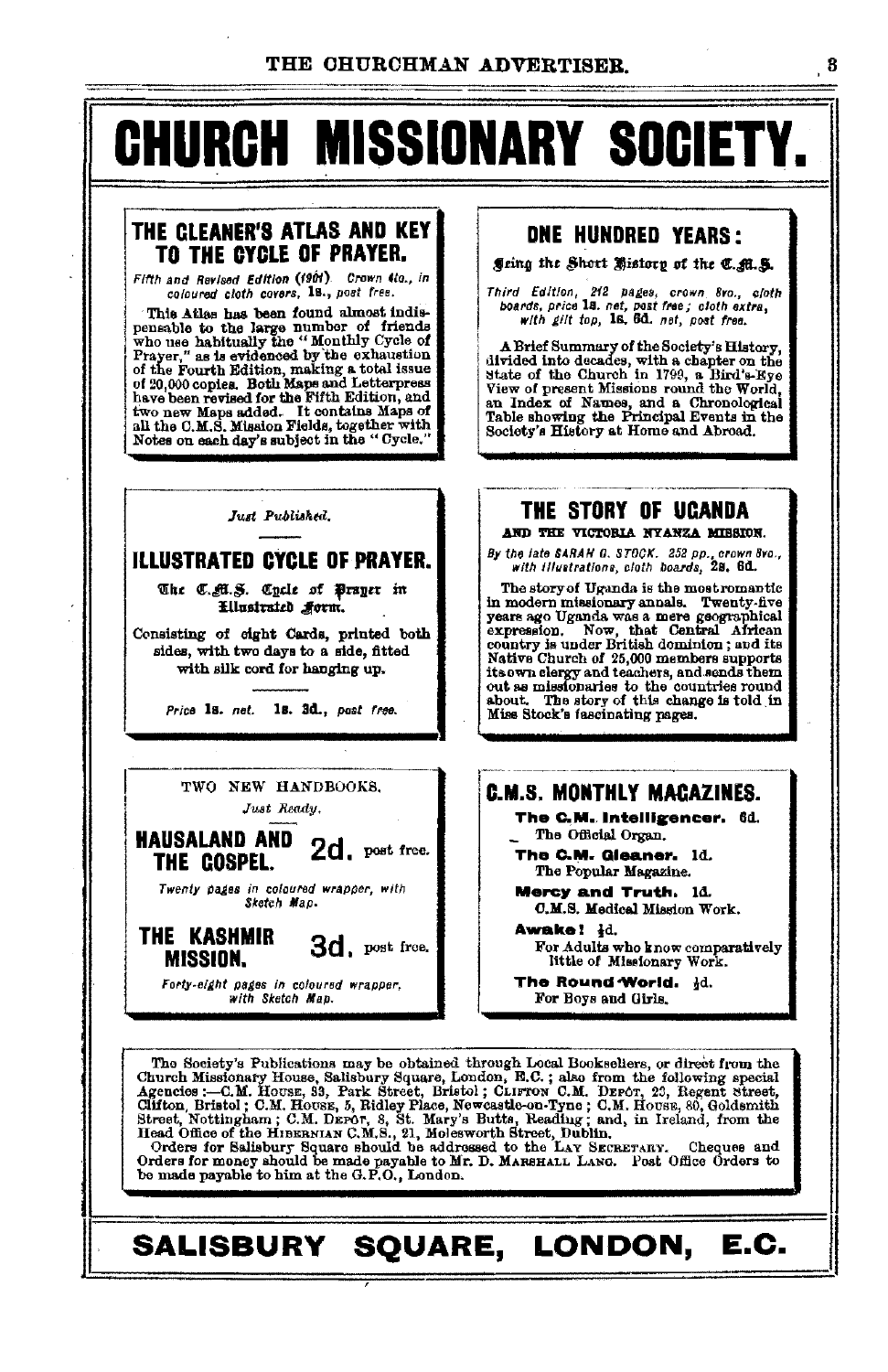### **COLONIAL & CONTINENTAL CHURCH SOCIETY.**

# **THE ANNUAL SE**

Will be preached at All Souls' Church, Langham Place, Regent Street, W., on SUNDAY MORN-<br>ING, May 12th, by the Rev. F. S. WEBSTER, M.A., Rector. Divine Service commences at 11 o'clock.

## **THE ANNUAL MEETING**

Will be held in the Hall of Sion College, Victoria Embankment, near Blackfriars Bridge, on WEDNESDAY AFTERNOON, May 1st, at 3 o'clock. The chair will be taken by F. A. BEVAN, Esq., Treasurer of the Society. SPEAKERS:

THE DEAN OF BISHOP OF MOMBASA,<br>The DEAN OF NORWICH, SIR HENRY H. BEMROSE.<br>REV. G. A. SOWTER, M.A. (Vicar of St. James's, Hatcham).<br>REV. GEORGE E. LLOYD, M.A. (Chaplain of the Queen's Own Rifles of Canada).

# E **Annual Brea**

Will be given in the Cannon Street Hotel, Cannon Street, on WEDNESDAY MORNING, May 1st, at  $\widetilde{9}$  o'clock. The chair will be taken by the Very Rev. the DEAN OF NORWICH. An Address will be given by the Rev. R. C. JOYNT, M.A., Vicar of Christ Church, Gypey Hill.

Society's Offices: 9, SERJEANT'S INN, FLEET STREET, E.C.

#### **A PERIODICAL FOR TKE NEW CENTURY.**

## **The Commonwealth.**

A CHRISTIAN SOCIAL MAGAZINE.

Edited by CANON HENRY SCOTT HOLLAND.

Monthly, 3d. net; post free for a year, 4s. Volumes, cloth boards, *ss.* Cloth binding " Always interesting."-Spectator.

"I have myself found great stimulus from 'The Commonwealth.'"-THE BISHOP OF ROCHESTER.

LONDON: WELLS GARDNER, DARTON & CO., 3, PATERNOSTER BUILDINGS, E.C., AND 44, VICTORIA STREET, S.W.  $\bullet$ 

And of all Booksellers.

"A Sane Temperance Paper."

## **The Temperance Critic.**

AN ORGAN OF CONSTRUCTIVE REFORM.

Monthly, 2d. Post free, one year, 3s. Published on the 15th of each month. " Nothing eould be better. Round this •• , all the zeal and passion of social reform should vally.'•- CANON HENRY Scol'T HoLLAND.

> OFFICE: 63, SOUTHAMPTON ROW, RUSSELL SQUARE, LONDON, W.C. *To* be *obtained everywhere.*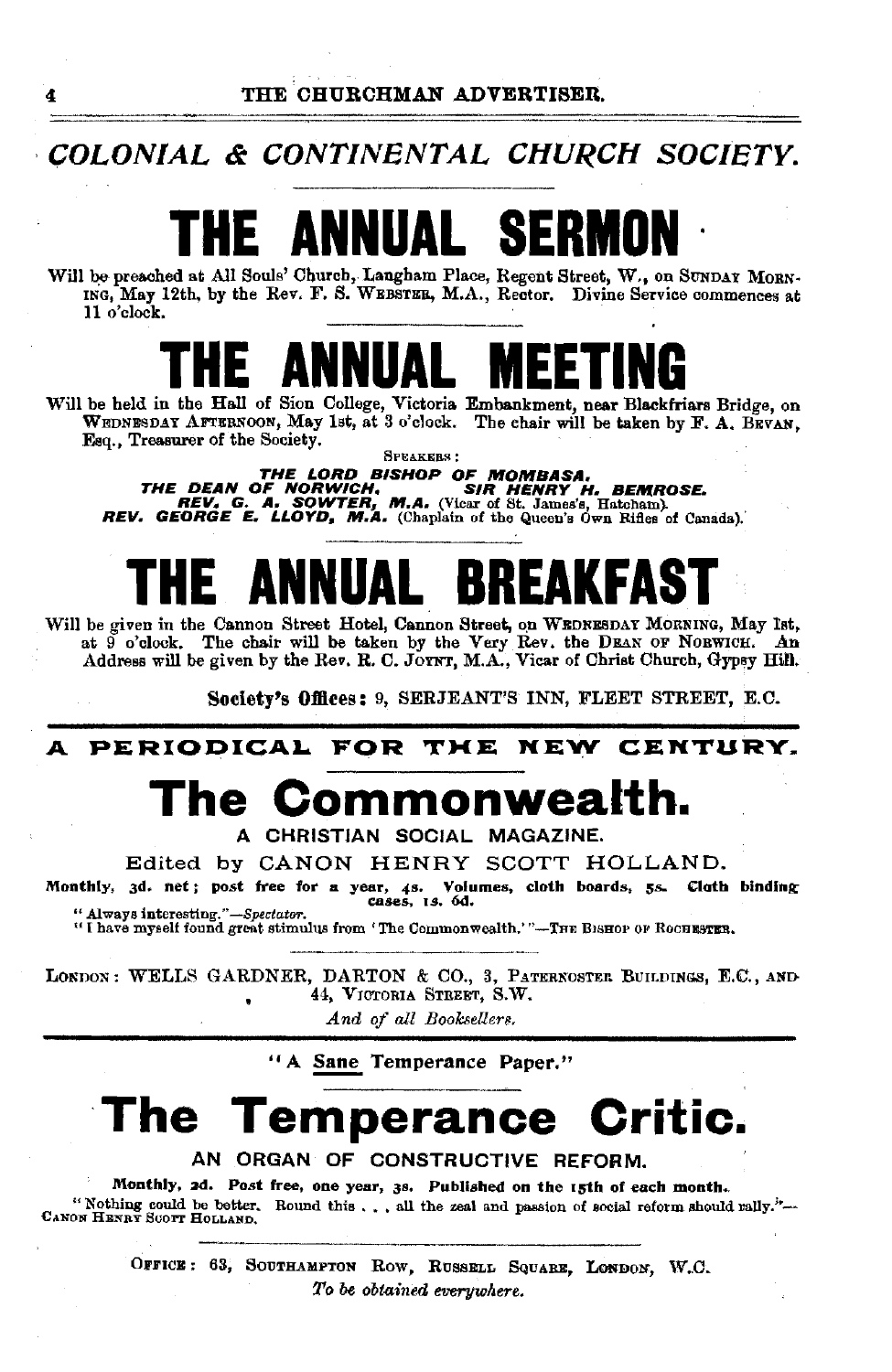A Most Appropriate Souvenir of our late Beloved Queen.

# **Cbe Memorial Edition**

of the

# **Book or common Prap¢r.**

. . . . . . . . . . . . . .

PRINTED AND PUBLISHED BY

### **HER LATE MAJESTY'S PRINTERS.**

#### CONTENTS.

THE VICTORIAN PRAYER-BOOK, WITH HYMNS, ANCIENT & MODERN. AN ARTISTIC TITLE-PAGE.

A PORTRAIT OF HER LATE MAJESTY (PRINTED IN WOODBURY-GRAVURE).

THE MEMORIAL SERVICE AS USED IN ALL CHURCHES ON FEBRUARY 2, 1901.

THE AMENDED PRAYERS FOR THE SOVEREIGN (KING EDWARD VII.}, AND THE ROYAL FAMILY;

Bound in violet leather, padded with white and silver inlay on side, round corners, violet under gold edges.

#### THREE SHILLINGS.

The Edition is strictly limited to Five Thousand Copies.

*AT ALL BOOKSELLERS'.* 

### EYRE & SPOTTISWOODE, The  $k$ ting's printers,

GREAT NEW STREET, LONDON, E.C.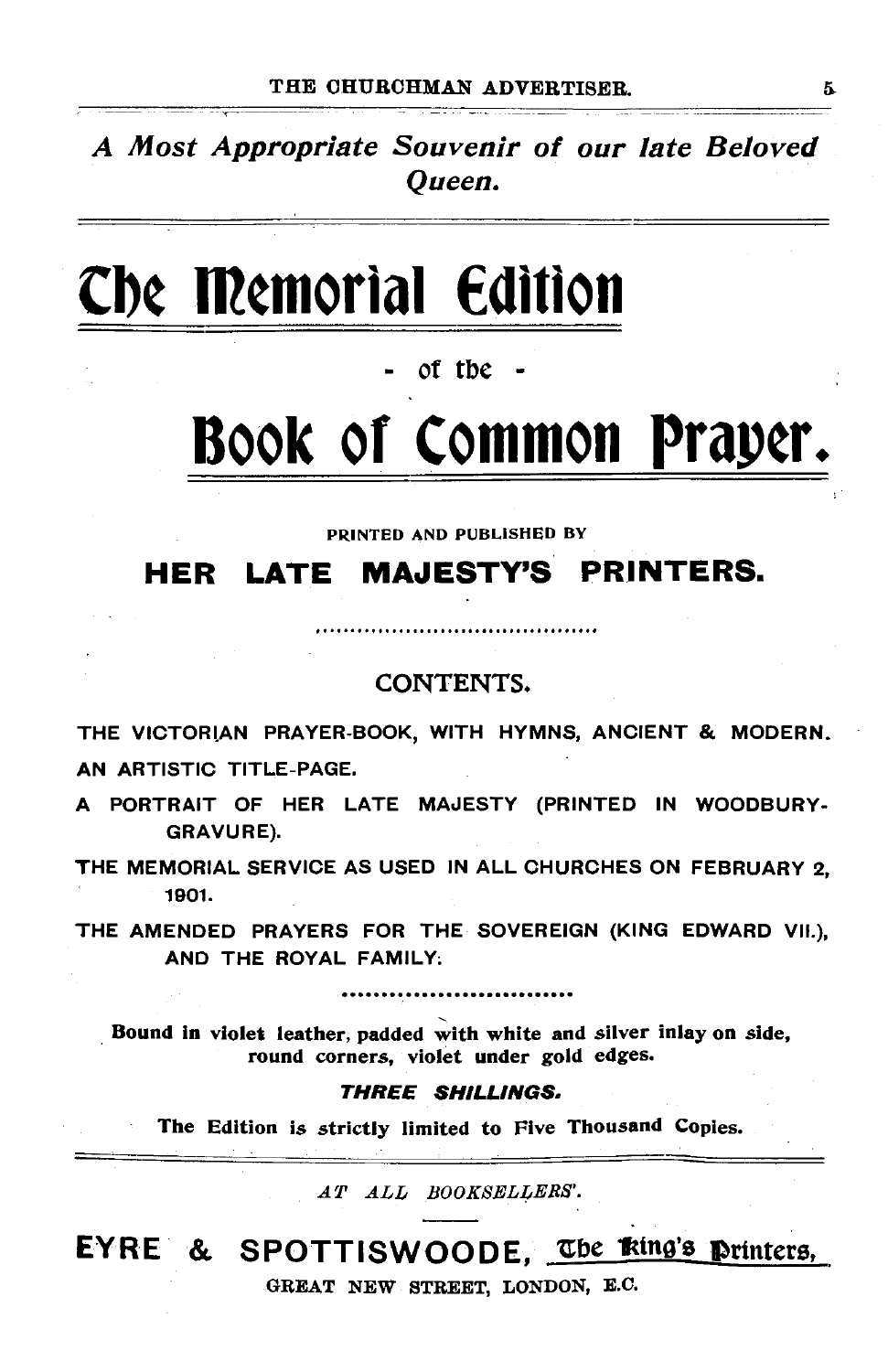THE CHURCHMAN ADVERTISER.

#### **Publications.** Ellint Stock's New

BY THE LATE LORD BISHOP OF LONDON. In foolscap 8vo., tastefully printed and bound, price 5s. COUNSEI

ĸ

**IPEOPLE.** 

THE RIGHT HON, AND RIGHT REV. MANDELL CREIGHTON, D.D., The late Lord Bishop of London.

SELECTED AND ARRANGED BY J. H. BURN, B.D.

THE WRITINGS OF

"It would be difficult to overestimate the value of a book like 'Counsels for Churchpeople.' **Bishop** Creighton is invariably clear, sensible, and suggestive, and his manner of treatment is admirably united to the mental habits of the time."-Literature.

UNIFORM WITH THE ABOVE.

Tastefully printed and bound. Price 5s., post free.

#### SERVICE : LIFE OF THE. **CHRISTIAN**

C Gook of Devotional Choughts.

From the Writings of F. W. FARRAB, D.D., F.R.S., Dean of Canterbury. Selected and arranged by J. H. BURN, B.D.

" An exceedingly valuable work, full of the choicest gems, brilliant and penetrating. Many a dull hour can be made bright and cheerful by studying the thoughts of the venerable Dean, as depicted in the pages of "De Life o

ELLIOT STOCK, 62. PATERNOSTER ROW, LONDON, E.C.

#### **T H B** COMMUNITY. CHRISTIAN

Founded 1685.

Dresident.-SIR GEO. WILLIAMS. Treasurer.-F. A. BEVAN, Esq.

### OFFICE.-THE HALL, LONDON STREET, BETHNAL GREEN, E.

Four hundred members and helpers, in connection with this Society, are engaged in preaching the Gospel to the very poorest in the Metropolitan Workhouses, to the most degraded in the Common Lodging Houses, and to those who habitually neglect the ordinary places of worship. in the Open Air.

Eight Mission Halls are entirely supported, and in each a large amount of Benevolent Work is done.

For the support of this far-reaching work the Committee depend entirely upon the Voluntary Offerings of God's people.

Donations will be gratefully received by the Secretary at the office as above, or by the Bankers.

MESSES, BARCLAY & CO. 54, LOMBARD STREET, E.C.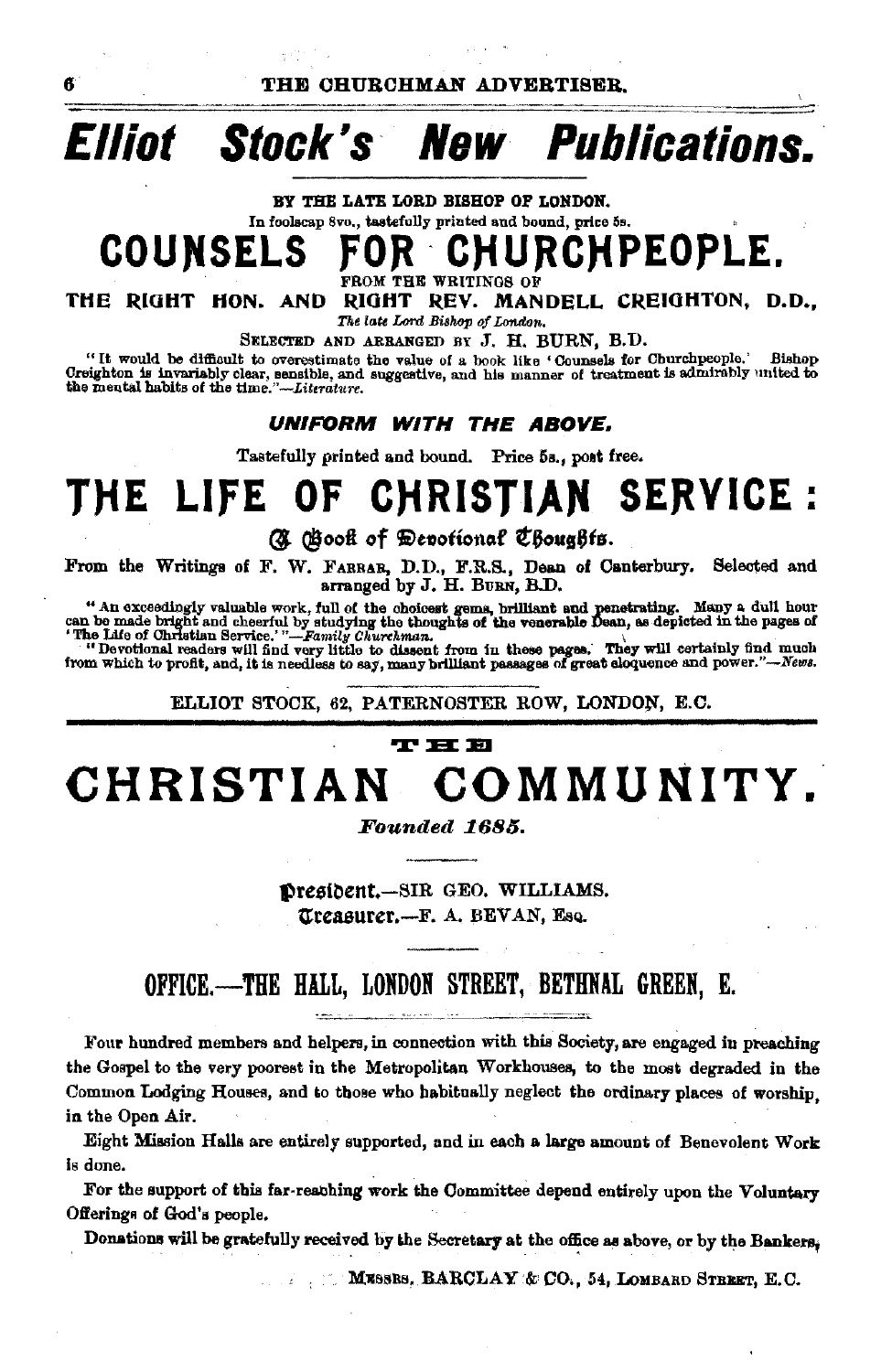## NEW CENTURY LEADERS:

An up=to=date Series of Biographies of Men of Mark at the Opening of the Twentieth Century.

Crown 8vo. 160 pages. Portraits. Handsomely bound in cloth.

1s. 6d. each. net.

Now Readu.

LORD ROSEBERY: IMPERIALIST. By J. A. HAMMERTON.

JOSEPH CHAMBERLAIN: A Romance of Modern Politics.  $\mathbf{B}\mathbf{v}$ ARTHUR MEE.

**JOSEPH PARKER, D.D.: His Life and Ministry.** By ALBERT DAWSON.

GENERAL BOOTH: The Man and his Work. By JESSE PAGE.

FREDERICK TEMPLE, Archbishop of Canterbury. By W. FRANCIS AITKEN.

In Preparation.

**HUGH PRICE HUGHES.** By Rev. J. GREGORY MANTLE.

LONDON: S. W. PARTRIDGE & CO.,  $8 \& 9$ , PATERNOSTER ROW.

## OXFORD UNIVERSITY PRESS. THE HOLY BIBLE.

Two=Persion Edition.

AUTHORISED VERSION, WITH THE DIFFERENCES OF THE REVISED VERSION PRINTED IN THE MARGINS SO THAT BOTH TEXTS CAN BE READ FROM THE SAME PAGE.

Printed in clear type. Central Column References.

On Oxford India paper, prices from 10s. 6d. Also on ordinary paper, prices from 7s. 6d. On Oxford India paper, interleaved with Writing Paper, prices from 21s.; or bound with "The Oxford Helps to the Study of the Bible," prices from 18s. 6d.

#### NAVE'S INDEX-DIGEST OF THE HOLY SCRIPTURES,

comprising over twenty thousand Topics and Sub-topics, and one hundred thousand References to the Scriptures. By ORVILLE J. NAVE, A.M., D.D., LL.D., Chaplain in the Army of the United States. Large 8vo, pp. 1625, with Eighteen Coloured Maps. In cloth, price 15s., and in various leather bindings.

"This book is much more than even an analytical concordance; it is quite different from anything that we have seen before. . . . It consists of nearly two thousand pages, and is most handsomely got up. It is certainly a b

THE OXFORD BOOK OF COMMON PRAYER as amended by command of the King in Council. Together with the New Accession Service, authorized by Royal Warrant on the Twenty-ninth day of January, 1901. In various sizes, with or without "Hymns Ancient and Modern," "Church Hymns," or "Hymnal Companion," on ordinary and on Oxford India paper.

London: HENRY FROWDE, Oxford University Press Warehouse, Amen Corner, E.C.

7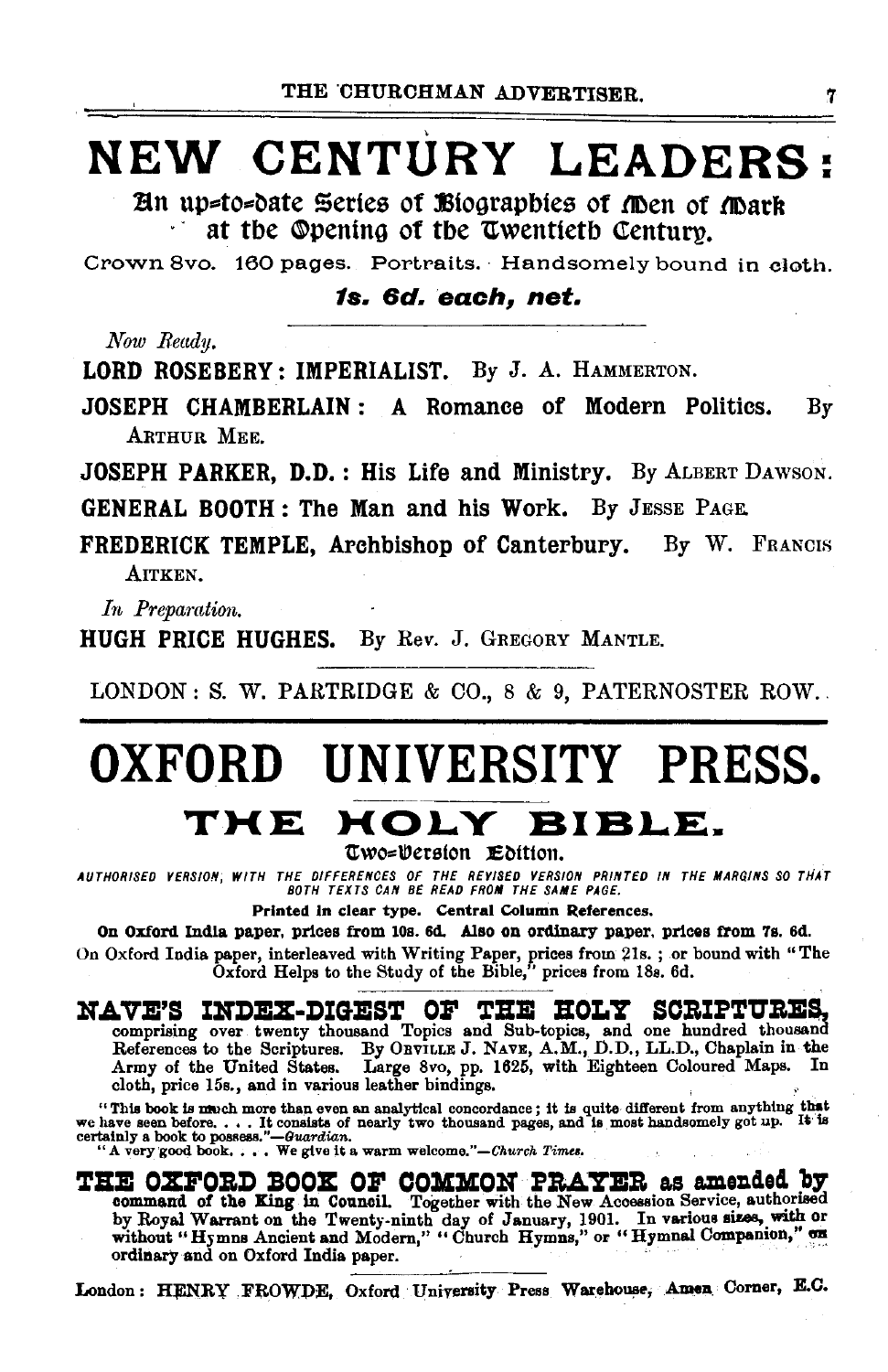THE CHITRCHMAN ADVERTISER.

# ELLIOT STOCK'S RECENT PUBLICATIONS.

NEW VOLUME OF SERMONS BY THE DEAN OF ELY. In crown 8vo., cloth, with a portrait of the Dean, price 6s.

## PRO PATRIA.

#### Sermons on Special Occasions in England and America. By CHARLES WILLIAM STUBBS, D.D., Dean of Ely.

"This book deserves to be widely read and pondered over, and to form the model for many more sermons than it is likely to do."-Churchwoman.<br>"An interesting volume. The sermons are robust and liberal in tone, and deal with questions

of living interest."-Glasgow Herald.

"The volume altogether is fresh and stimulating reading, and may be recommended to both those who do and who do not accept Dr. Stubbs' advanced social teachings.'

Sheffield Independent.

In crown 8vo., cloth, price 3s, 6d.

#### **Combs** or Cemples ?

#### ADDRESSES TO MEN AND WOMEN. By the Venerable ARCHDEACON MADDEN (Liverpool).

"These shrewd, wholesome and straightforward addresses are good to read, and were, no doubt, still better to hear. The book is sure to do good to the classes for whom it is intended, and may be read with profit by many who work as teachers or preachers among them."-Churchman.

"The book is a quarry in which anyone who wishes to arouse attention may well dig for thought."-Church Family Newspaper.

"For plain, common-sense, practical speaking, these sermons are most valuable. The illustrations are well selected from the common everyday events of life."-Church Bells.

" A collection of spirited addresses."-Church Gazette.

In crown 8vo., Cheap Edition, price 2s. 6d.

WITH PHOTOGRAPHIC PORTRAIT.

#### **EDWARD W** LIFE OF тне WORK BENSON. D.D..

SOMETIME ARCHBISHOP OF CANTERBURY.

By J. A. CARR, LL.D., Vicar of Whitechurch, and Canon of Christ Church, Dublin,

" A careful and accurate collection of facts regarding one who has every claim to be considered as not the least among the successors of St. Augustine."-Church Gasette. "The writer has given us a very excellent and appreciative sketch of Dr. Benson's career."-Church Family

Newspaper.<br>"We can commend it to any who desire a succinct account of a laborious and beautiful life."--Irish Ecclesiastical Gazette.

In crown 8vo., cloth, price 3s. 6d.

CHURCH ESTIONS.

Deing the Substance of Six Sermons Preached in the Autumn of 1898, at

St. John's Church, Baddington.

By GILBERT KARNEY, Vicar.

... "The contents of this book display evidence of intimate acquaintance with the historical bearings of the dectrines involved, and the reader is presented with a comprehensive view of the points of controversy at is sue

LONDON: ELLIOT STOCK, 62, PATERNOSTER ROW, E.C.

Я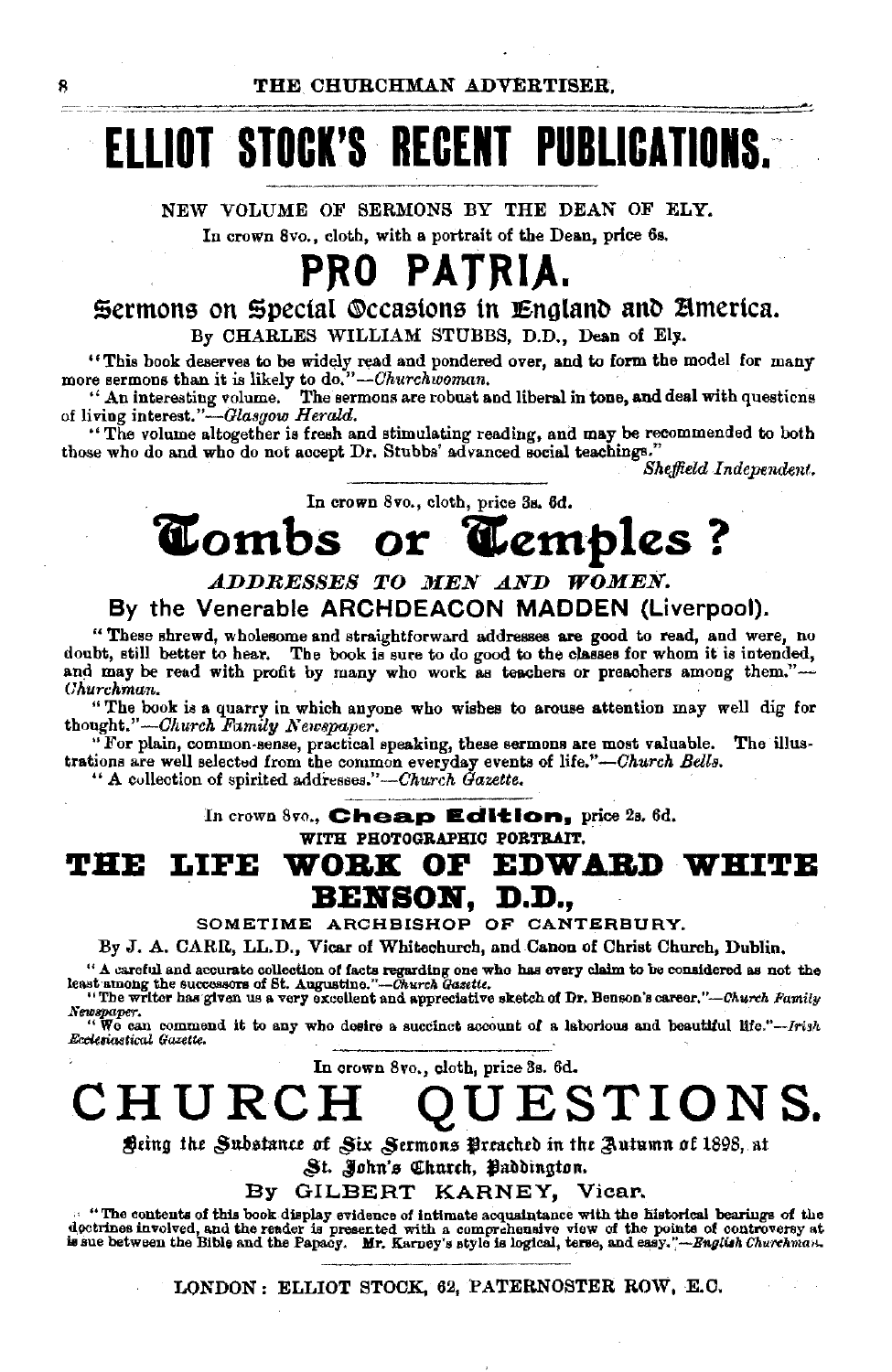## **ELLIOT STOCK'S NEW BOOKS.**

In small crown 8vo., cloth cover, price 2s. 6d.

#### THE TEMPTATIONS OF OUR LORD JESUS CHRIST. Seven Sermons by the Rev. L. R. RAWNSLEV, M.A., Vicar of St. Matthias', Bethnal Green.

"There is good teaching, evidently derived from study and thought, and excellent application."-Churchsoman

"Earnest discourses of an expository and exhortatory character."-Aberdeen Free Press.

In small crown 8vo., cloth, price 2s. 6d.

### THE SIXFOLD TRIAL OF OUR LORD. and the PRAYERS

OF CHRIST. Two Courses of Lent Lectures. By the late Rev. G. E. SROADE, M.A. of Gonville and Catus College, Cambridge, for many years Chaplain of St. Andrew's Church, Biarritz.

"The addresses, though brief, are well and vigorously written, and reverent in their treatment."-Church Review.

#### FOURTH EDITION. Sermons by CANON WILBERFORCE.

In crown 8vo., handsomely printed and bound in cloth, gllt lettered, price 5s.

SERMONS PREACHED IN WESTMINSTER ABBEY. By Basic With Experience, D.D., Canon of Westminster, Chaplain to the Speaker, Select Preacher before the

University of Oxford. "Thoughtful and carefully reasoned sermons, written in the spirit of what the author terms the 'theological forwards school of thought of our day.' There is a very great deal deserving of careful study."-Church Family Newspaper.

"They are vigorous, and frequent poetical quotations impart a flavour of literary effect."-Times.

In crown 8vo., price 2s.

THE SIGNS OF SPRING. A Pause on the Century's Threshold. By the Rev. T. H. Passmonz, M.A., Author of "The Things Beyond the Tomb," "Cruz Heptschords," "The Sacred Vestments," etc.

The theme of the book is the strong presumption, shared by the writer with so many thousands of persons, of the near advent of our blessed Lord, as deduced from the signs of contemporary history, mental, moral, physical, a

In crown 8vo., cloth, price 2s. 6d. net.

**MODERN NATURAL** THEOLOGY. With the Testimony of Christian Evidence By Fascistic James Christian Evidence and Practice of Surgery," "The Mystery of Surgers I and Hospital, Author of "The Science and Practice of Surgery," "The Mystery of Suffering," "Mook Nurses of the La

In crown 8vo., fancy paper cover, price 1s.

**RESPONSIVENESS** and COMMUNION with the BLEST. By the Rev. VINCENT J. LEATHERDALE, M.A., Vicar of East Haidon.

**JUST PUBLISHED, 8vo., price 1s.** 

HEREAFTER; or, The Destiny of Man. THE **GREAT** Вy ROV. HENRY FAWCETT, M.A., Vicar of Landkey.

NEW NOVEL. In crown 8vo., cloth, 6s.

LADY ADY WILMERDING of MAISON Riviers. By J. DUNCHAIG, M.A., D.D., Soci dou Felibrice. **ROUGE.** A Tale of the

"Most entertaining and instructive."-Irish Times.

NEW VOLUMES OF VERSE.

In foolscap 8vo., cloth, price 3s. 6d.

**FIRESIDE POEMS.** By the Rev. JOSEPH STRATTON, M.A. Oxon,

"Poetns that teach in a very bright and cheerful way. They remind us of some of Cowper's homely pieces."-The News.

In foolscap 8vo., cloth, bevelled boards, price 2s.

THE MARGIN OF REST. Verses by AMOS VALIANT.

ELLIOT STOCK, 62, PATERNOSTER ROW, LONDON, E.C.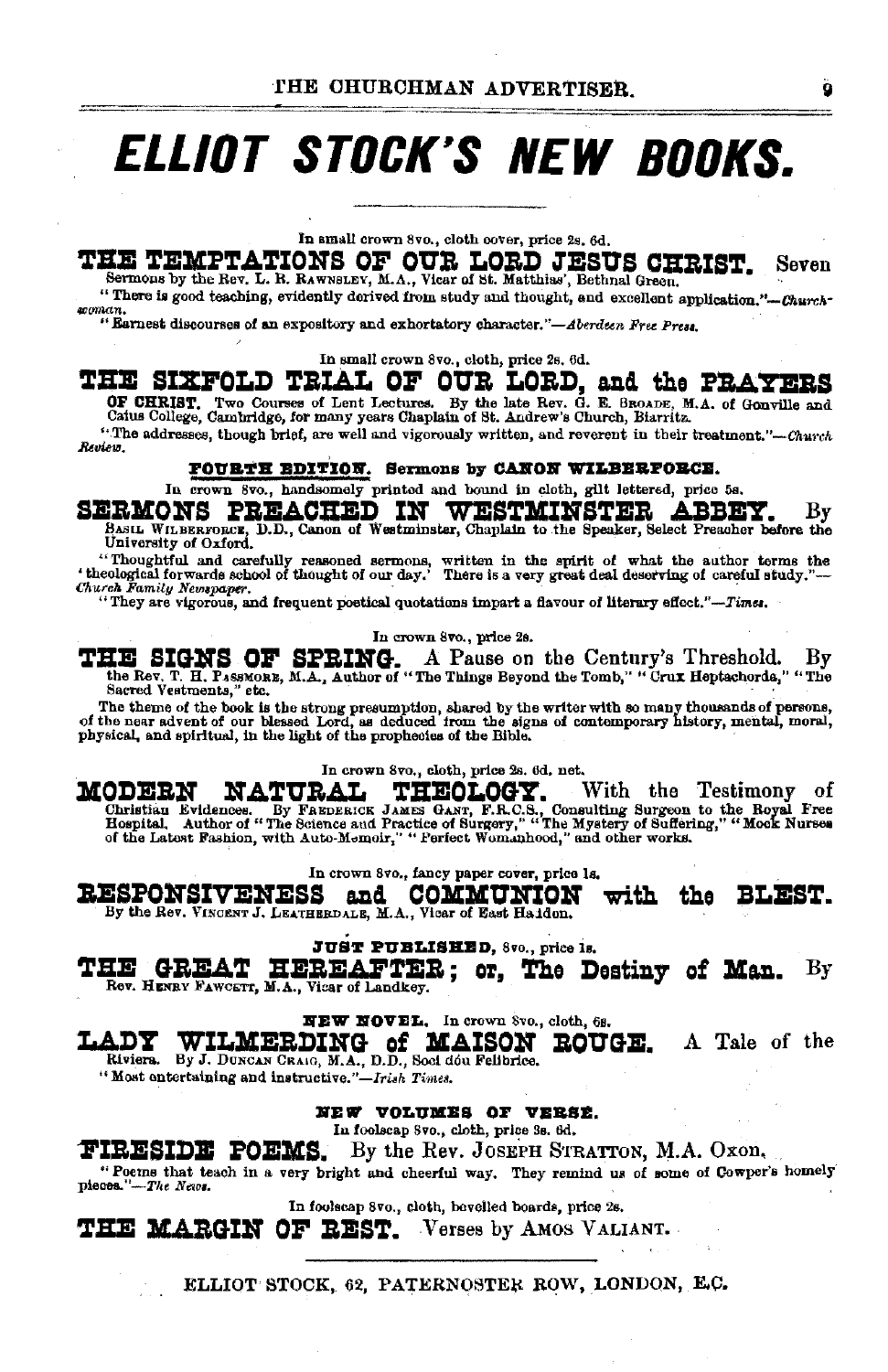#### THE CHEAPEST AND MOST EFFICIENT COMMENTARY ON THE BIBLE EVER OFFERED TO THE PUBLIC.

The Publisher of the "Biblical Museum" has much pleasure in announcing that this most valuable Commentary has now been issued at the extraordinary low price of

#### ONE SMILLING PER VOLUME NET.

Hitherto it has been published at 3s. 6d. and 5s. per volume, and in these forms has had a world-wide sale among Clergymen, Lay Readers, Teachers, and Bible Students generally. It is believed that the present great reduction in price will place the vast stores of information contained in its pages within the reach of thousands who will be glad to avail themselves of the liberal arrangements now made.

# BIBLICAL MUSEUM:

**A Complete Commentary on the Doly Scriptures.** 

CONSISTING OF CRITICAL, HOMILETIC, AND ILLUSTRATIVE NOTES ON AN ORIGINAL PLAN The "Biblical Museum" is generally admitted to be the most efficient and useful Commentary on the Bible. It is now certainly the cheapest.

 $\gamma$  T is a complete Commentary on the Bible, as it supplies all the different kinds of help needed in the study of Holy Scripture. It places in the hands of the reader the results of modern scholarship in exposition of the Bible in a readable and popular shape, the most appropriate illustrative matter in a condensed form, and the most useful instructions for arranging each text for teaching. The volumes consist of

#### **NEW TESTAMENT SECTION.**

VOL. I.-GOSPELS ACCORDING TO MATTHEW AND VOL. III.-ACTS AND ROMANS. -I CORINTHIANS TO PHILEMON. MARY.  $IV.$ II.-GOSPELS ACCORDING TO LUKE AND JOHN. V.-HEBREWS TO REVELATION, AND INDEX.  $\ddot{\phantom{a}}$ OLD TESTAMENT SECTION. VI.-PRALMS.<br>VII.-PROVERES TO SONG OF SOLOMON. **VOL:** I.-GENESIS AND EXODUS. Vol. II.-LEVITICUS TO DEUTERONOMY.  $\ddot{\phantom{a}}$  $\ddot{\phantom{a}}$ III.-JOSHUA TO SAMUEL II.<br>IV.--EINGS AND CHRONICLES. VIII.-isaiah.  $\ddot{\phantom{a}}$  $\overline{1}$  $\mathbf{I} \mathbf{X}$ JERBMIAH TO EZEKIEL.  $\ddot{\phantom{a}}$  $\ddot{\phantom{1}}$ 

V.-EZRA TO JOR.  $\ddotsc$ 

X. MINOR PROPHETS, AND INDEX.

The remarkable success which has attended the issue of the CHEAP EDITION of the "Biblical Museum" has induced the Publisher to follow it by the publication, in the same form, of

## ASS and the DE

A most valuable work by the same author, which has had an enormous sale among Teachers and Ministers at a much higher price.

The Class and the Desk is a manual of help for teachers and ministers in preparing lessons from the Scriptures, giving, in a condensed and accessible form, most efficient assistance in the exposition of the Word of God in the form of explanation, illustration, metaphor, suggestion, moral lessons, and side-lights of various kinds. The work goes through the whole Bible in the order of the sacred books, taking the chief passages of Scripture and arranging them in the form of Lessons and Addresses.

The amount of useful material packed into one of these Lessons or Addresses is very remarkable, and can only be realized by using the work in preparation for preaching or teaching.

The work is published in four handy volumes, and in this complete form yields a perfect, atorehouse of helpful material for the teacher and minister.

The four volumes of The Class and the Desk were formerly published at 8s. each. They are now to be obtained at

#### **SHILLING** Each net. ONE

The four Volumes consist of GENESIS TO ESTHER. GOSPELS AND ACTS. EPISTLES. JOB TO MALACHI.

ELLIOT STOCK, 62, PATERNOSTER ROW, LONDON, E.C.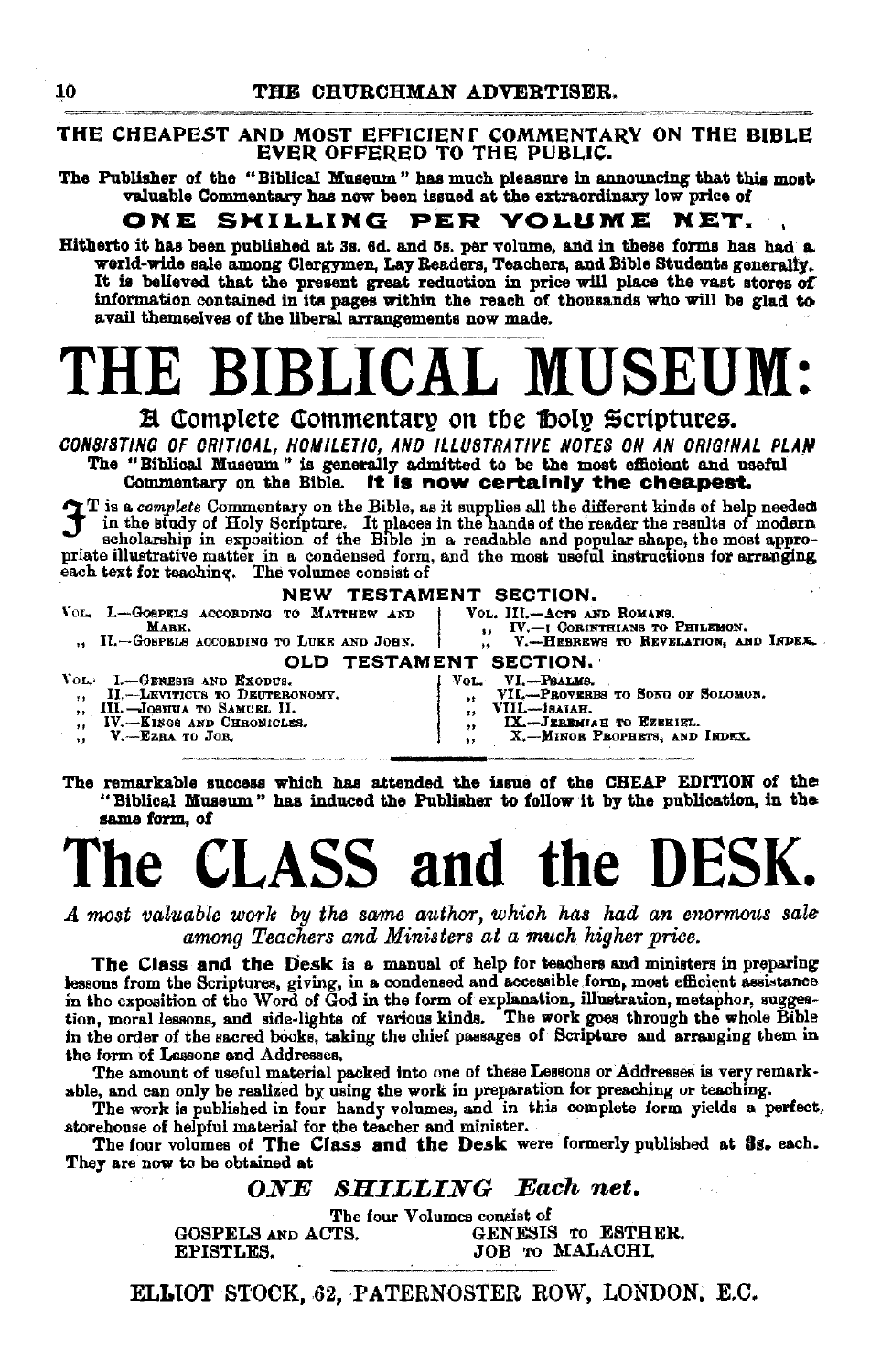#### EDUCATIONAL.

### EVANGELICAL SCHOOL.

REPARATORY for the Public Schools and Navy. Standing in its own extensive grounds in Folkestone. Two or three vacancies for next term. Enquiries may be made of

> JOHN SHRIMPTON, Esq., VICTORIA STREET, WESTMINSTER, LONDON. 3.

### WESTON-SUPER-MARE.

THE MISSES RODHAM, assisted by resident governesses and high-class visiting teachers, RECEIVE the DAUGHTERS of GENTLEMEN as RESIDENT PUPILS, whose training and education they personally superintend. For delicate pupils the climate has proved most beneficial. The late Mrs. Pennefather (Mildmay, London) gave to this educational home her interest and influence.

For terms, address: MISSES RODHAM, Weston-super-Mare.

SOCIETIES.

### SCRIPTURE READERS' SOCIETY FOR IRELAND.

This Society continues to spread the Word of God in the homes of the people, and never found a more open door; but

PUNDS ARE MUCH NEEDED TO EXTEND THE WORK.

Contributions will be thankfully received at the Offices, 27, LOWER PEMBROKE STREET, DUBLIN; 9. PATERNOSTER ROW, LONDON; and at the Office of the "CHRISTIAN," 12, PATER-NOSTER BUILDINGS, LONDON.

REV. J. O. GAGE DOUGHERTY, M.A., Secretary and Joint Treasurer.

### PROTESTANT REFORMATION SOCIETY.

The OLDEST Church Society for the Maintenance of the Religious Principles of the Reformation. The ONLY Mission to Roman Catholics in England.

(Established 1827.)

**MISSIONARY.** EDUCATIONAL, **EVANGELISTIC.** 

Explicit Nissionaries to Roman and Ritualistic Centres.<br>
Sermons and Lectures by the Rev. C. H. H. WEIGHT, D.D., M.A., Ph.D., Clerical and General Superintendent.<br>
Educational Leatures on Church History by the Organizing S

WALTER A. LIMBRICK, Secretary, 62, Berners Street, London, W.

#### **THE PROTESTANT ALLIANCE.**

As its name implies, is a Society which combines and federates all Protestants for united action in defence of the truth.

It is THE ONLY SOCIETY which publishes an Illustrated Protestant Paper containing a monthly report of its work.

of His work.<br>
"The Record" of April 27th, 1900, says: "The Alliance has never pursued an estrich-like policy,<br>
but has always bravely faced, and has sought to get others to face, the real problems with which the Church<br>
an

S. W. BRETT, SECRATARY, 480, STRAND, LONDON.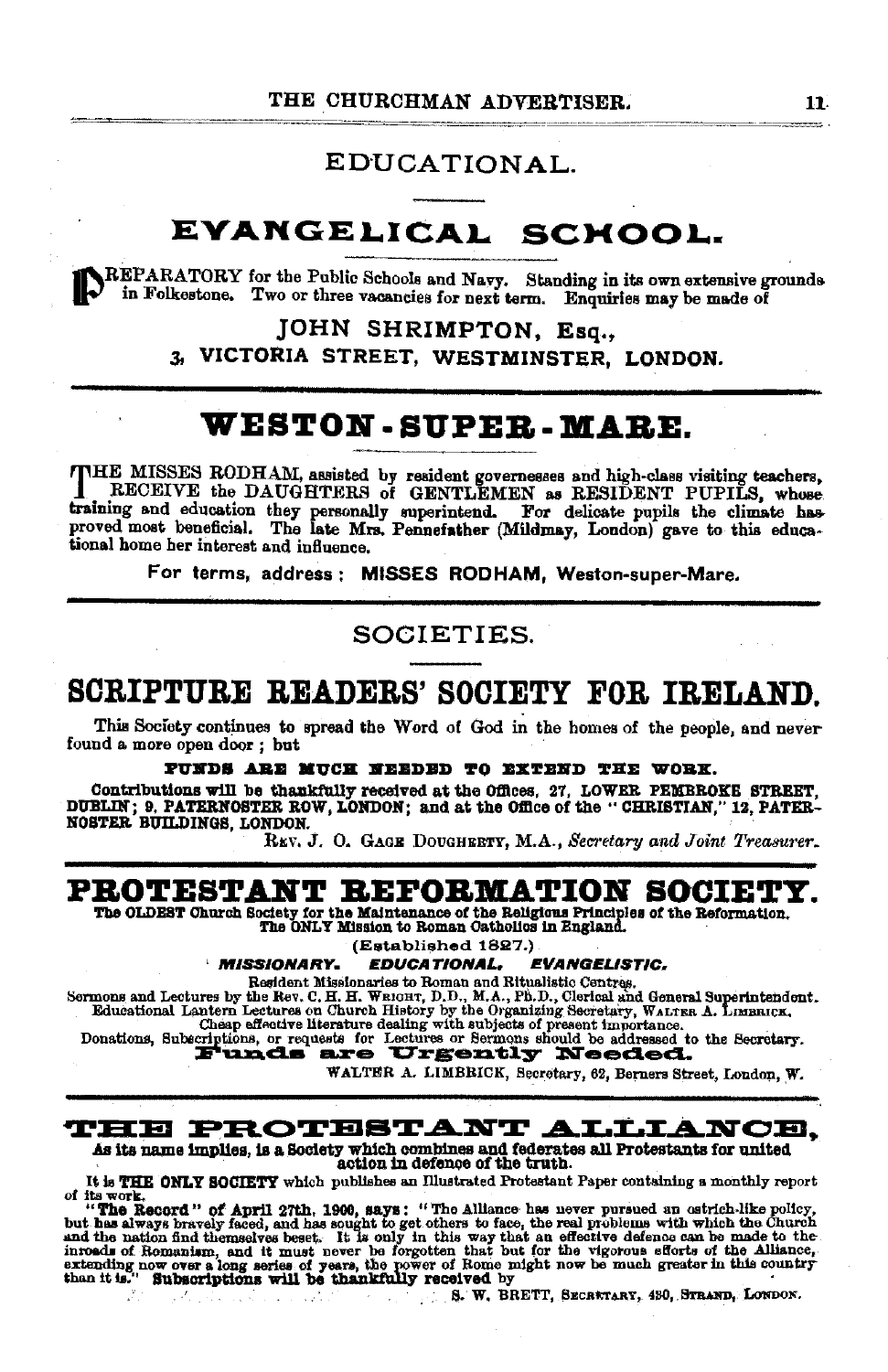

President: Field-Marshal H.R.H. the DUKE OF CAMBRIDGE, K.G. Treasurer-HORACE BROOKS MARSHALL, Esq., M.A., J.P., D.L.

Senior School-MAITLAND PARK, N.W. Junior School-HORNSEY RISE, N.

Conbalescent Home-HAROLD ROAD, MARGATE.

NEW ANNUAL SUBSCRIPTIONS AND DONATIONS ARE URGENTLY NEEDED

so that the work of the charity in succouring "the widow and the fatherless in their affliction" may be fully maintained.

Two Votes are allowed at each Election for every Guinea subseribed.

SECRETARY: ALEXANDER GRANT. OFFICES: 73. CHEAPSIDE, E.C. BANKERS: LONDON JOINT STOCK, PRINCES STREET, E.C.

### THF EXPO FSTAMFI

EDITED BY THE

REV. W. ROBERTSON NICOLL, M.A., LL.D.,

Editor of the " Expositor," " Expositor's Bible," etc..

The FIRST VOLUME, of 880 pages, handsomely bound in buckram cloth, consists of: THE GOSPELS OF ST. MATTHEW, ST. MARK, and ST. LUKE.<br>Rev. Prof. A. B. BRUCE, D.D. By the

THE GOSPEL OF ST. JOHN. By the Rev. Prof. MAROUS DODS, D.D.<br>"The GOSPEL OF ST. JOHN. By the Rev. Prof. MAROUS DODS, D.D.<br>"The first thing that strikes one when he takes up the volume on the Gospels is the uncommon hard-<br>so

THE ACTS OF THE APOSTLES. By the Rev. R. J. KNOWLING, D.D., Professor of New Testament Excgosis, King's College, London.

ST. PAUL'S EPISTLE TO THE ROMANS. By the Rev. JAMES DENNY, D.D., Professor of Systematic and Pastoral Theology, Free Church College, Glasgow.

ST. PAUL'S FIRST EPISTLE TO THE CORINTHIANS. By the I FINDLAY, B.A., Professor of Biblical Literature, Excgesis, and Classics, Headingley Collego. By the Rev. G. G.

The price of each volume is 28s., but for those who Subscribe Now the price for two<br>volumes is 30s. net.

FULL PROSPECTUS SENT FREE ON APPLICATION TO THE PUBLISHERS.

"The work is one of great merit; the text is always carefully examined, with reference both to Hellenistic and Classical Greek, and the excgesis is evidently the work of theroughly competent persons. Not less con-<br>picuous

LONDON: HODDER & STOUGHTON, 27, PATERNOSTER ROW, E.C.

12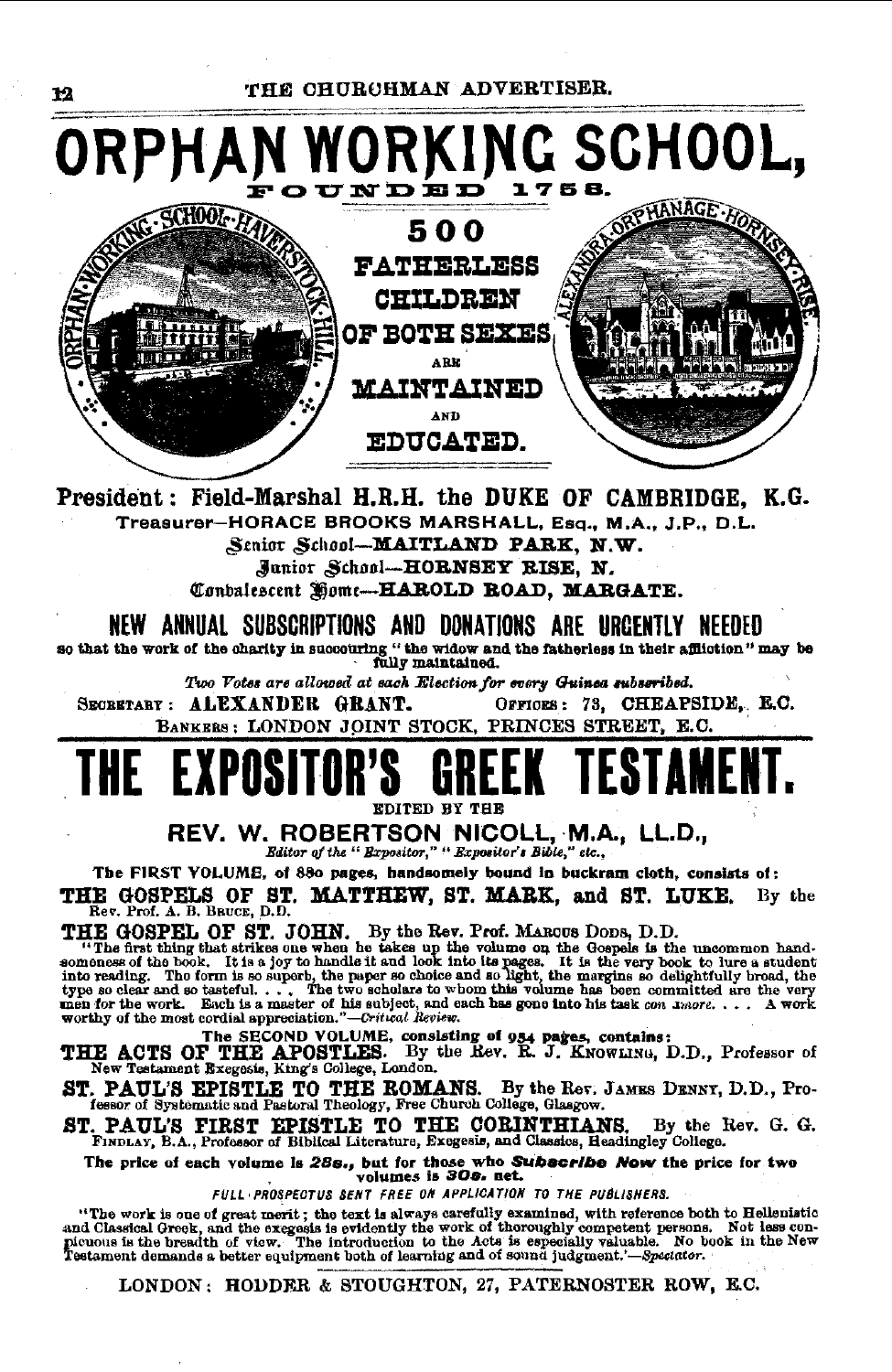

## HOMES FOR YOUNG WOMEN AND GIRLS.

OFFICE: 200, EUSTON ROAD, LONDON, N.W.

This work is dependent upon Voluntary Contributions and Supports $-$ 

A TRAINING HOME for 50 respectable friendless young girls.

FOUR RESCUE HOMES for betrayed and outcast young women. AN OPEN ALL-NIGHT REFUGE for the immediate succour of both classes.

1857. The training imparted in these Homes is both Christian and Indus-<br>trial. Unwards of 37.000 have been assisted since 1857. Upwards  $\vec{u}$  37,000 have been assisted since 1857.

Contributions may be sent to LLOYD's BANK, Limited, 16, St. James's Street, S.W.; or WILLIAM J. TAYLOR, Secretary, 200, EUSTON ROAD, LONDON, N.W.

## METROPOLITAN DRINKING FOUNTAIN & CATTLE TROUGH ASSOCIATION.

PATRONESs-HER MAJESTY QUEEN ALEXANDRA.

FUNDS URGENTLY NEEDED. SUPPORTED ENTIRELY BY VOLUNTARY CONTRIBUTIONS.

#### Offices: 70. VICTORIA STREET, WESTMINSTER, 8.W.

President---HIS GRACE THE DUKE OF PORTLAND, K.G., etc., etc., . Qhainman---MAJOR·GENERAL HON. H. F. EATON.<br>Chainman---MAJOR·GENERAL HON. H. F. EATON.<br>Committee--VENERABLE ARCHDEACON SINCLAIR.<br>Committee--VENERABLE ARCHDEACO

This is the only Society providing FREE SUPPLIES OF WATER FOR MAN AND BEAST IN THE STREETS OF LONDON. The Association being entirely dependent upon voluntary contributions of the benecked benecked that the control of the c suffering.

Annual Subscriptions and Donations will be thankfully received by the Bankers, Messrs. Barclay and Co., Pall Mall, East, S.W., and 54, Lombard Street, E.C., or by the Secretary.

#### A NATIONAL APPEAL. URGENT. To COMPLETE THE GOOD SAMARITAR WORK OF THE "LIBERATOR" RELIEF FUND.

Patron-H.R.H. PRINCE CHRISTIAN.<br>A further £10,000, or 200,000 shitlings, still urgently needed to give relief to hundreds of aged, destitute,<br>and afflicted victims of the great "Liberator" fraud, who were taught and t atne faee the dreaded workhouse, in spite of all their praiseworthy endeavours to make some provision for their old age. Ninety per cent. of these sufferers are members of some section of the Christian Churoh.

#### "Bear ye one another's burdens, and so fulfil the Law of Christ."

There are 3,014 cases on the Books of the Fund, of whom 1,548 are Widows or Spinsters. 824 are over 70<br>years of age, 233 are over 80 years of age, 1,486 are over 60 years of age. Deaths through the disaster over 400. THE BITTER CRY FOR HELP

is still coming to the Committee from sufferers who have bravely borne with their difficulties, till sickness or great destitution has compelled them to apply. E10,000 required for new and urgent cases.<br>Cheques and P.O.'s should be made payable to the "Liberator" Relief Fund, crossed "The London City and the face<br>Midland Bank," and s

## COUNTRY TOWNS MISSION,

WOBKING IN THE TOWNS AND VILLAGES OF ENGLAND AND WALES.

## THE ANNUAL MEETING

Will be held at ExETER HALL, on FRIDAY EVENING, May 10th, 1901, F. A. BEVAN, Esq., in the chair. Rev. H. E. STONE (St. John's Wood) will address the meeting, and some of the Society's Missionaries will give accounts of their work.

#### TO COMMENCE AT SEVEN O'CLOCK.

*0,tfi.ce8:* 18, NEw BRIDGE STREET, LUDGATE CIRCUS, E.C. H. C. NISBET, *Treasurer.* G. H. MAWER, *Secretary •*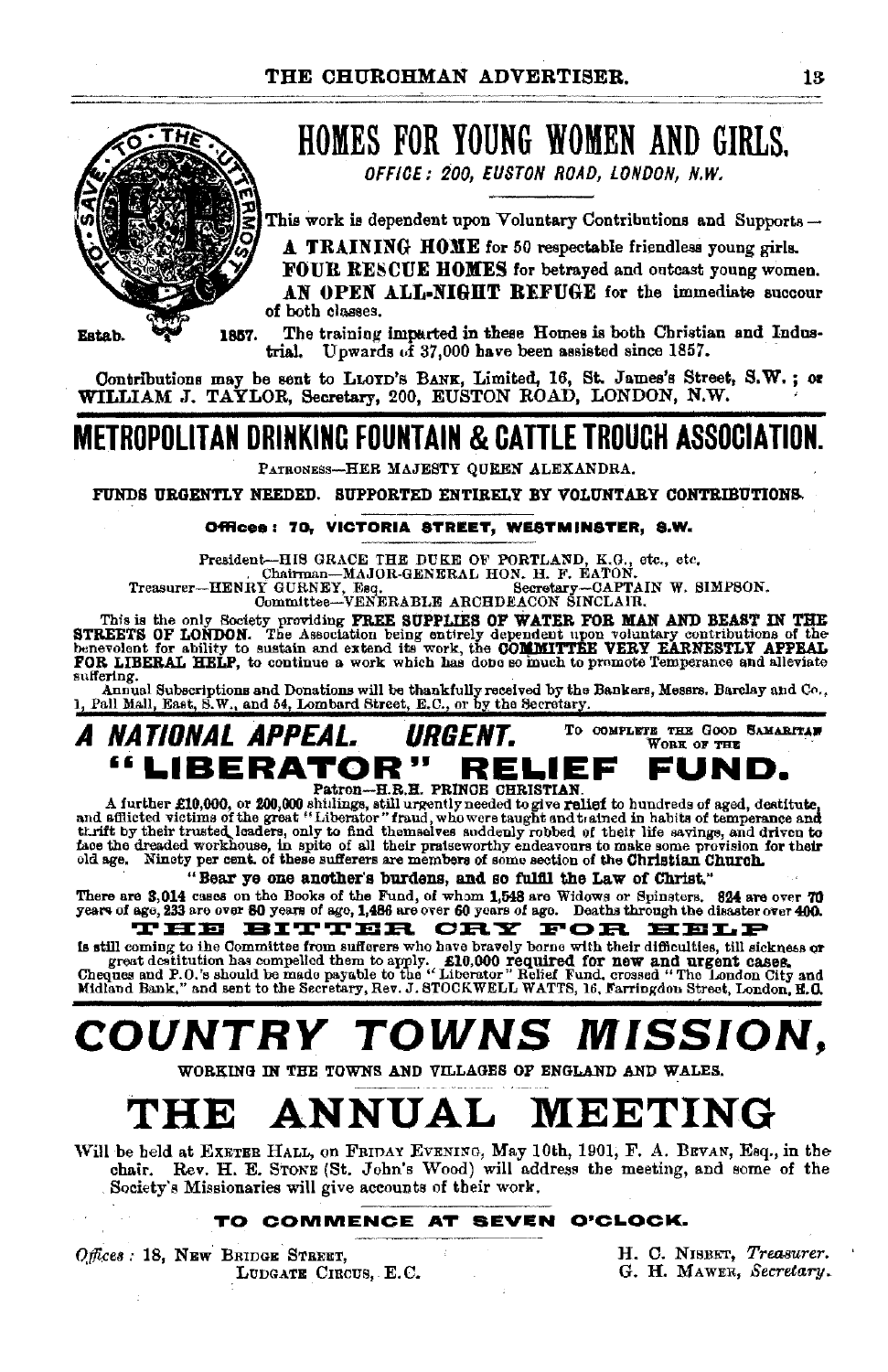## Che St. Giles' Christian Mission.

Treasurer-F. A. BEVAN, Esq.

#### VOLUNTARY CONTRIBUTIONS ONLY SOURCE OF INCOME.

This Mission assists, amongst other classes, the following :-

HOMELESS AND DESTITUTE WOMEN.

The demands upon the resources of the Mission are very heavy.

Mr. WILLIAM WHEATLEY, Superintendent, 4, Ampton Street, Regent Square, W.C.

### **RELIEF OF PERSECUTED JEWS FNR**

DISTRESS IS TERRIBLE among the poor Jews at Jerusalem. Virulent smallpox, diphtheria, measles, and fever are raging in their wretched abodes, which cannot keep out the gales, rains, and snow of winter. Such crowds have come to Abraham's Vineyard for drinking water that they could only be supplied every other day. From June to November over 40,000 gallons of drinking water were given to poor Jews from the Rock Cisterns at Abraham's Vineyard.

#### FUNDS MOST URGENTLY NEEDED FOR FOOD, FUEL, AND WACES.

Hon. Treasurer: F. A. BEVAN, 54, LOMBARD STREET, E.C. Secretary: E. A. FINN, 41, PARLIAMENT STREET, S.W.

#### ECCLESIASTICAL INSURANCE OFFICE, LIM.

**GLASS INSURANCE. BURGLARY INSURANCE.** FIRE INSURANCE.

The Surplus Profits are devoted to Institutions, etc., for the benefit of the Clergy and of Church objects.<br>Already a sum of £28,500 has been so distributed. The above sum includes £500 to the Clergy Distress<br>Fund, and £2,

"This is a serious attempt made in good faith to help the Clergy to help themselves, and to husband the existing resources of the Church."-Guardian.

#### **CLERGY** INSTITUTION. **PENSIONS** FOUNDED 1886. INCORPORATED 1892.

Joint Presidents.-The ARCHBISHOP OF CANTERBURY.

The ARCHBISHOP OF YORK.

The distinguishing characteristic of the scheme of the Institution may be concisely stated in three words,<br>"Self-help aided." Clergramen who wish to secure the benefits of the Institution for the<br>masker of the Scheme of th

appucations Pund : 2. Sickness Fund : 3. Personal Accident Fund : 4. Widows and Orphans Fund : 5. Daughters Fund : 6. Other Benefits Fund.

### THE MISSIONS TO SEAMEN.



Patron: Admiral of the Fleet H.R.H. The

DUKE OF SAXE-COBURG AND GOTHA, K.G.

Labours afloat and ashore, at home and abroad, among seamen of all classes and nations, fishermen, bargemen, and emigrants. are occuried.

Expenditure, £42,514.

Increased Contributions and Offertories, urgently needed, should be forwarded to the Secretary, Commander W. DAWSON, R.N., 11, Buckingham St., Strand, London, W C.

THE LONDON & SUBURBAN BANK, Ltd., 22, Henrietta Street, Covent Garden, W.C.

The Bank opens Current Accounts upon approved introductions.

moroducines.<br>
Interest at 2} per cent. allowed on minimum<br>
monthly balances when not drawn below £20.<br>
Dividing 6, Coupons, etc., collected free of charge.<br>
Approved Bills Discounted.<br>
The Purchase or Sale of Securities un

Moneys received on Deposit at from 3 to 4} per cent. Beery consideration given to the enceuragement of the Higher consideration given to the enceuragement of the thirt, both by the ecceptance of small sums on Deposit, and by affording special factilities to the enceuragement moneys.

ALFRED B. HARDING, Managing Director.

14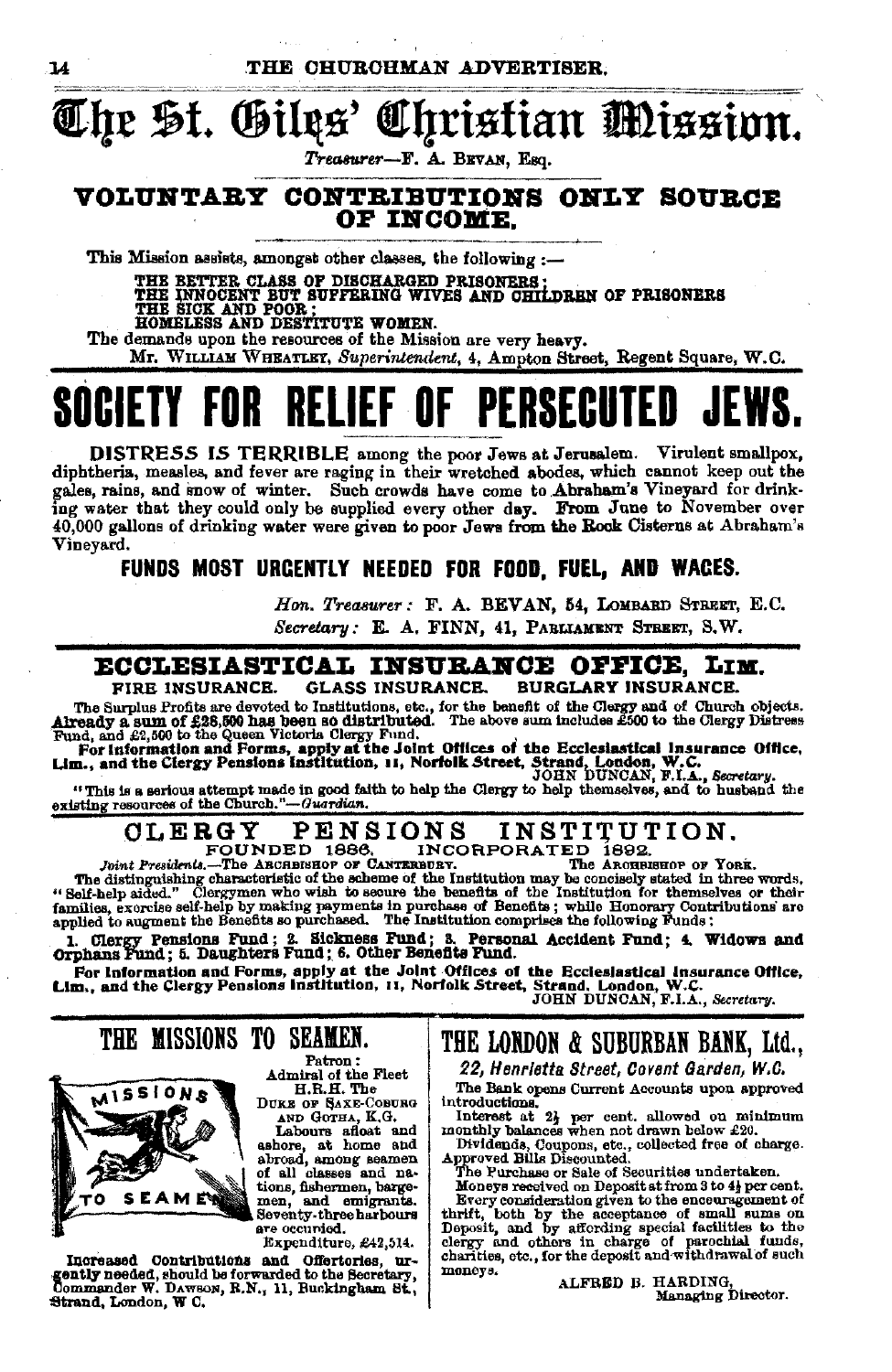**The Rev. Prebendary W. H. PEPLOE** writes: "Very heartily do I commend the **Byanoglioan** Alliance to the Christian public. It binds together the Christians of different denominations with a bond of brotherly love and good will towards all men, which is most essentinl in these days of division; and where brethren have been suffering for Christ's sake in different parts of the world, it has done a remarkable work in calling attention to their wrongs, and in moving the arm of authority in different lands to stay the persecutions and give liberty to the sufferers. I earnestly commend the ALLIANCE to the attention of Christians in the hope that they will support it LIBERALLY with their gifts and prayers."

The Rev. Prof. H. G. C. MOULE writes: "It is a pleasure to send to the ALLIANCE  $a$ cordial message of 'good luck in the name of the Lord.' May the noble wish of the ALLIANCE<br>be carried on with more power and with richer results than ever! May our Master use it more than ever to draw His servants together across their minor and temporary demarcations, and may He employ their union of life, of witness, of influence, and of combined prayer. for His holy ends! I thank Him for the existence of a work so truly according to the tenor of His own High-priestly Prayer for unity in the Father and the Son."

PLEASE WEITE TO THE SECRETARY, 7, ADAM STREET, STRAND, W.C.

In large 8vo., handsomely bound in cloth, price 10s, 6d.

# Being a Collection of Derses from *Many* Sources for the Great Family

of those who have been, who are, and who may be Bereaved.

" A great storehouse of high-class poetry on the subject of bereavement."—Literary World. "The compiler's work has been done with judgment and taste, and a large range of literature has been utilized for the purpose in view."-Spectator.

"A volume which will be vastly acceptable to many a pensive and poetical soul whose experience has met with bereavements."-Church Gazette.

 $44$  book which will be welcomed in many a shadowed home."—Christian.

ELLIOT STOCK, 62, PATERNOSTER ROW, LONDON, E.C.

**ESTABLISHED 1851.** 



SOUTHAMPTON BUILDINGS, CHANCERY LANE, LONDON, W.C.

CURRENT ACCOUNTS.

 $2\%$  on the minimum monthly balances,  $2\%$ 

DEPOSIT ACCOUNTS.

on Deposits, repayable on  $2<sup>1</sup>/<sub>2</sub>$  %  $\mid$  2  $\frac{9}{2}$ 

**STOCKS AND SHARES.** 

Stocks and Shares purchased and sold for customers.

The BIRKBECK ALMANACK, with full particulars, post free.

FRANCIS RAVENSCROFT, Manager.